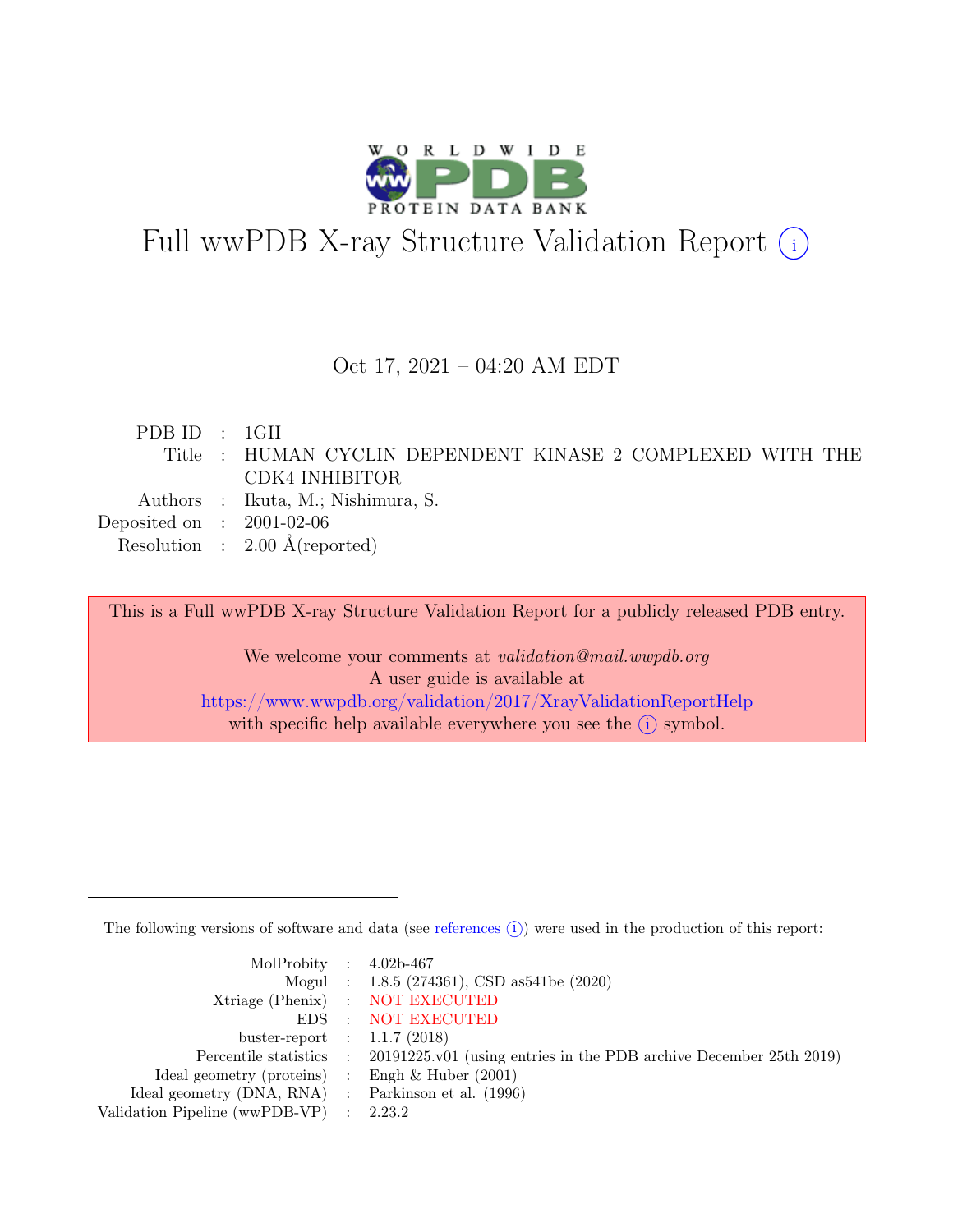# 1 Overall quality at a glance  $(i)$

The following experimental techniques were used to determine the structure: X-RAY DIFFRACTION

The reported resolution of this entry is 2.00 Å.

Percentile scores (ranging between 0-100) for global validation metrics of the entry are shown in the following graphic. The table shows the number of entries on which the scores are based.



| Metric                | Whole archive | Similar resolution                                         |
|-----------------------|---------------|------------------------------------------------------------|
|                       | $(\#Entries)$ | $(\#\text{Entries}, \text{ resolution range}(\text{\AA}))$ |
| Clashscore            | 141614        | $9178(2.00-2.00)$                                          |
| Ramachandran outliers | 138981        | $9054(2.00-2.00)$                                          |
| Sidechain outliers    | 138945        | $9053(2.00-2.00)$                                          |

The table below summarises the geometric issues observed across the polymeric chains and their fit to the electron density. The red, orange, yellow and green segments of the lower bar indicate the fraction of residues that contain outliers for  $\geq=3$ , 2, 1 and 0 types of geometric quality criteria respectively. A grey segment represents the fraction of residues that are not modelled. The numeric value for each fraction is indicated below the corresponding segment, with a dot representing fractions  $\epsilon = 5\%$ 

Note EDS was not executed.

| Mol | ${\rm Chain}$ | Length | Quality of chain |     |              |
|-----|---------------|--------|------------------|-----|--------------|
|     |               | 298    | 68%              | 22% | $\cdots 6\%$ |

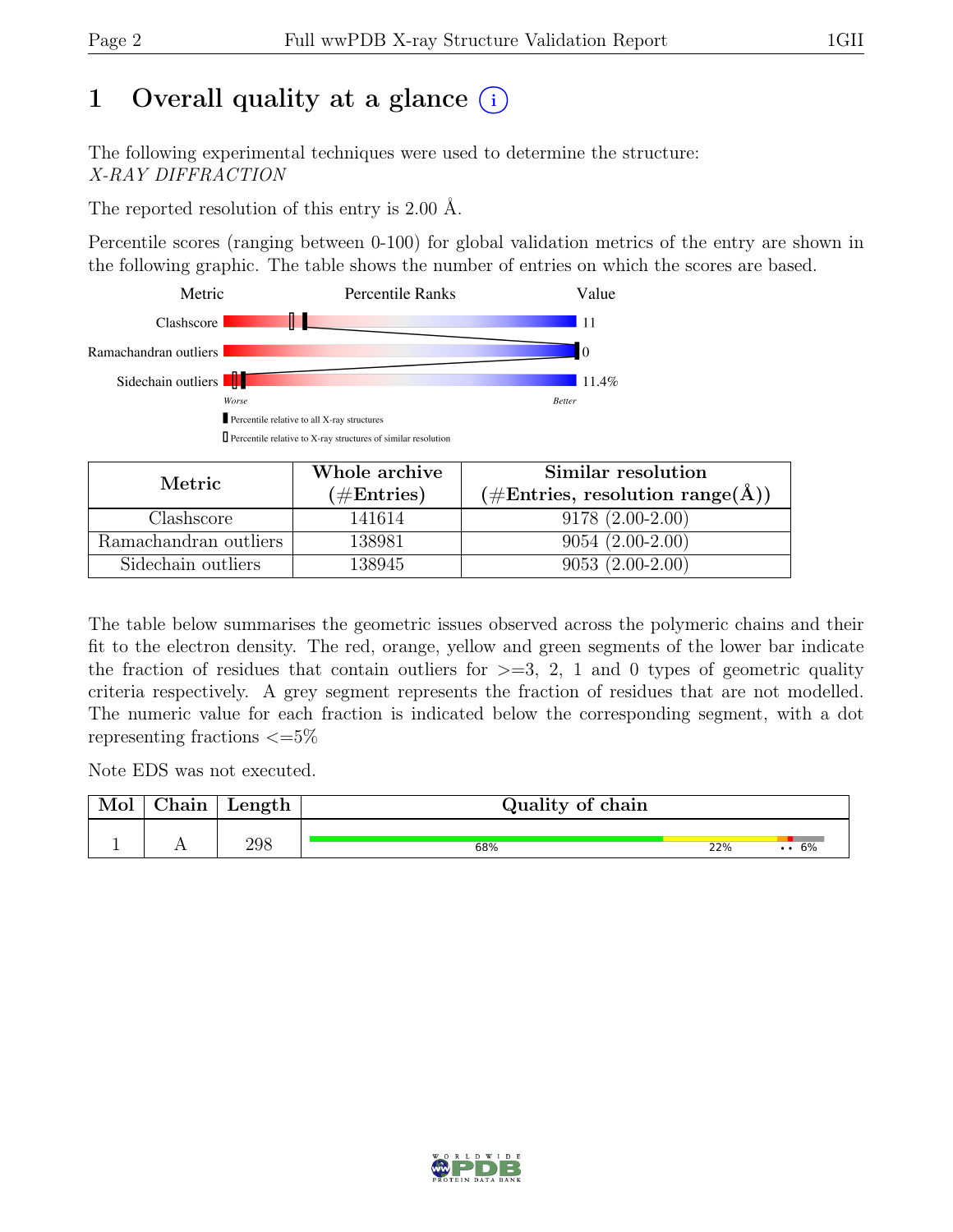# 2 Entry composition (i)

There are 3 unique types of molecules in this entry. The entry contains 2340 atoms, of which 0 are hydrogens and 0 are deuteriums.

In the tables below, the ZeroOcc column contains the number of atoms modelled with zero occupancy, the AltConf column contains the number of residues with at least one atom in alternate conformation and the Trace column contains the number of residues modelled with at most 2 atoms.

• Molecule 1 is a protein called CELL DIVISION PROTEIN KINASE 2.

| Mol | $\perp$ Chain $^+$ | Residues | $\rm{Atoms}$  |      |     |      | $ZeroOcc \mid AltConf \mid Trace$ |  |  |
|-----|--------------------|----------|---------------|------|-----|------|-----------------------------------|--|--|
|     |                    | 279      | Total<br>2242 | .461 | 382 | -391 |                                   |  |  |

There are 3 discrepancies between the modelled and reference sequences:

| Chain |    | Residue   Modelled   Actual |            | Comment                          | Reference |
|-------|----|-----------------------------|------------|----------------------------------|-----------|
|       |    | НIS                         | <b>PHE</b> | engineered mutation   UNP P24941 |           |
|       |    | VAL                         | LEU        | engineered mutation   UNP P24941 |           |
|       | 89 | THR                         | <b>IYS</b> | engineered mutation   UNP P24941 |           |

• Molecule 2 is 1-(5-OXO-2,3,5,9B-TETRAHYDRO-1H-PYRROLO[2,1-A]ISOINDOL-9-YL)- 3-PYRIDIN-2-YL-UREA (three-letter code: 1PU) (formula:  $C_{17}H_{16}N_4O_2$ ).



| Mol | $\vert$ Chain $\vert$ Residues | <b>Atoms</b> |  |  |  | $ZeroOcc \   \$ AltConf |
|-----|--------------------------------|--------------|--|--|--|-------------------------|
|     |                                | Total C N    |  |  |  |                         |

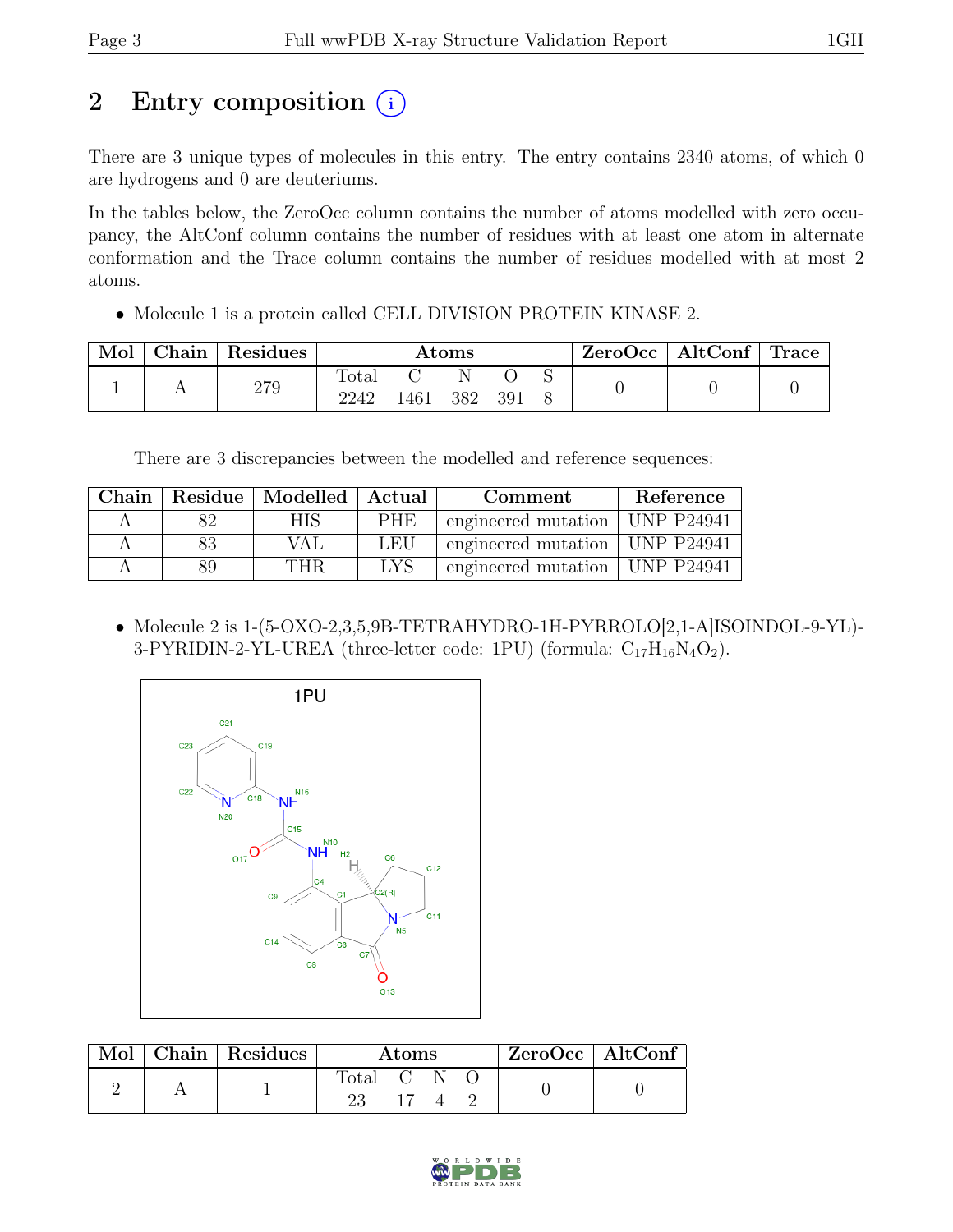$\bullet\,$  Molecule 3 is water.

|  | Mol   Chain   Residues | $\rm{Atoms}$   | ZeroOcc   AltConf |  |
|--|------------------------|----------------|-------------------|--|
|  |                        | $\text{Total}$ |                   |  |

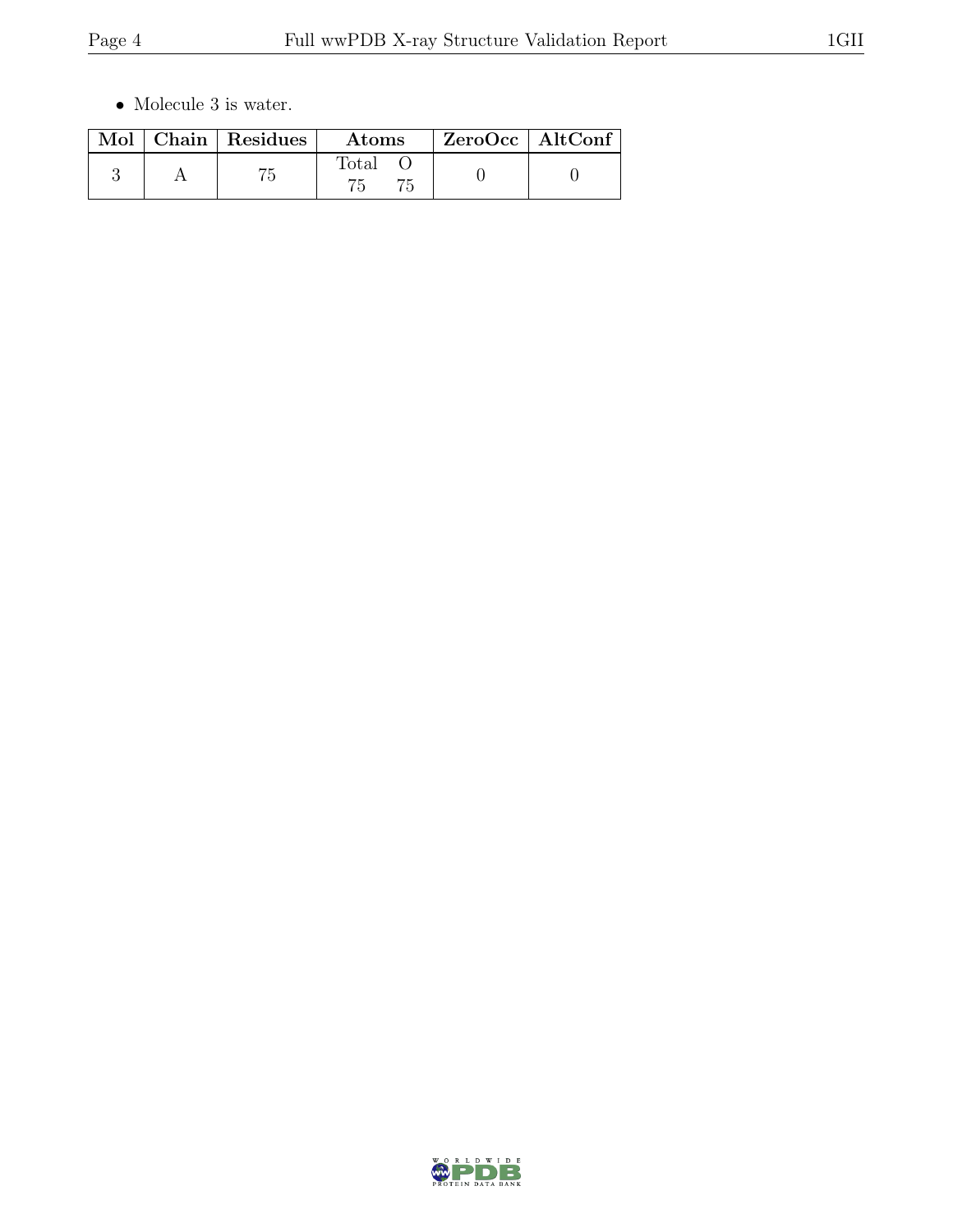# 3 Residue-property plots  $(i)$

These plots are drawn for all protein, RNA, DNA and oligosaccharide chains in the entry. The first graphic for a chain summarises the proportions of the various outlier classes displayed in the second graphic. The second graphic shows the sequence view annotated by issues in geometry. Residues are color-coded according to the number of geometric quality criteria for which they contain at least one outlier: green  $= 0$ , yellow  $= 1$ , orange  $= 2$  and red  $= 3$  or more. Stretches of 2 or more consecutive residues without any outlier are shown as a green connector. Residues present in the sample, but not in the model, are shown in grey.

Note EDS was not executed.



• Molecule 1: CELL DIVISION PROTEIN KINASE 2

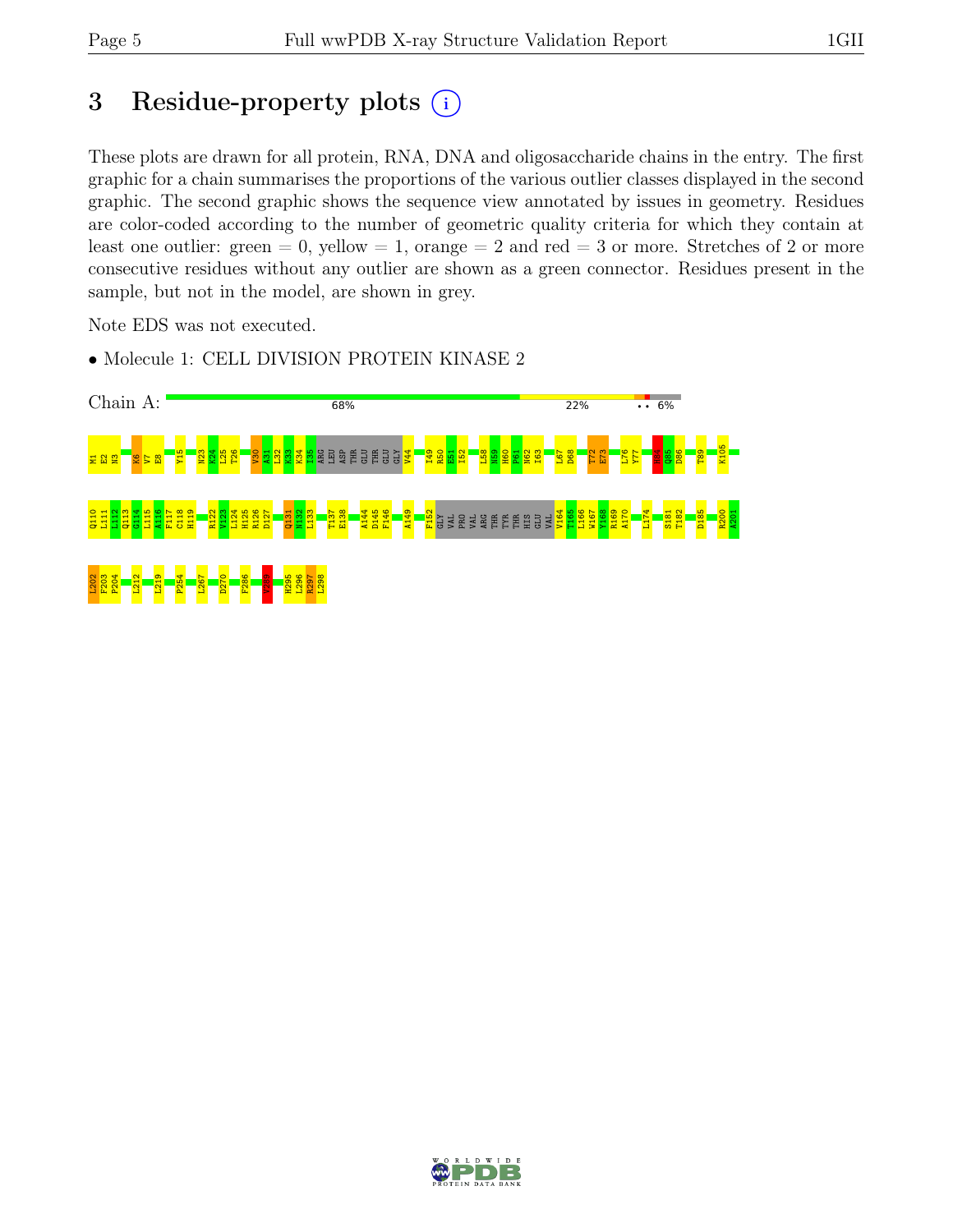## 4 Data and refinement statistics  $(i)$

Xtriage (Phenix) and EDS were not executed - this section is therefore incomplete.

| Property                               | Value                                           | <b>Source</b> |
|----------------------------------------|-------------------------------------------------|---------------|
| Space group                            | P 21 21 21                                      | Depositor     |
| Cell constants                         | 72.43Å<br>53.97Å<br>73.91Å                      | Depositor     |
| a, b, c, $\alpha$ , $\beta$ , $\gamma$ | $90.00^\circ$<br>$90.00^\circ$<br>$90.00^\circ$ |               |
| Resolution (A)                         | - 2.00<br>8.00                                  | Depositor     |
| % Data completeness                    | $94.8$ $(8.00-2.00)$                            | Depositor     |
| (in resolution range)                  |                                                 |               |
| $\mathrm{R}_{merge}$                   | 0.05                                            | Depositor     |
| $\mathrm{R}_{sym}$                     | (Not available)                                 | Depositor     |
| Refinement program                     | X-PLOR 98.0                                     | Depositor     |
| $R, R_{free}$                          | 0.202<br>0.259<br>$\ddot{\phantom{0}}$          | Depositor     |
| Estimated twinning fraction            | No twinning to report.                          | Xtriage       |
| Total number of atoms                  | 2340                                            | wwPDB-VP      |
| Average B, all atoms $(A^2)$           | 29.0                                            | wwPDB-VP      |

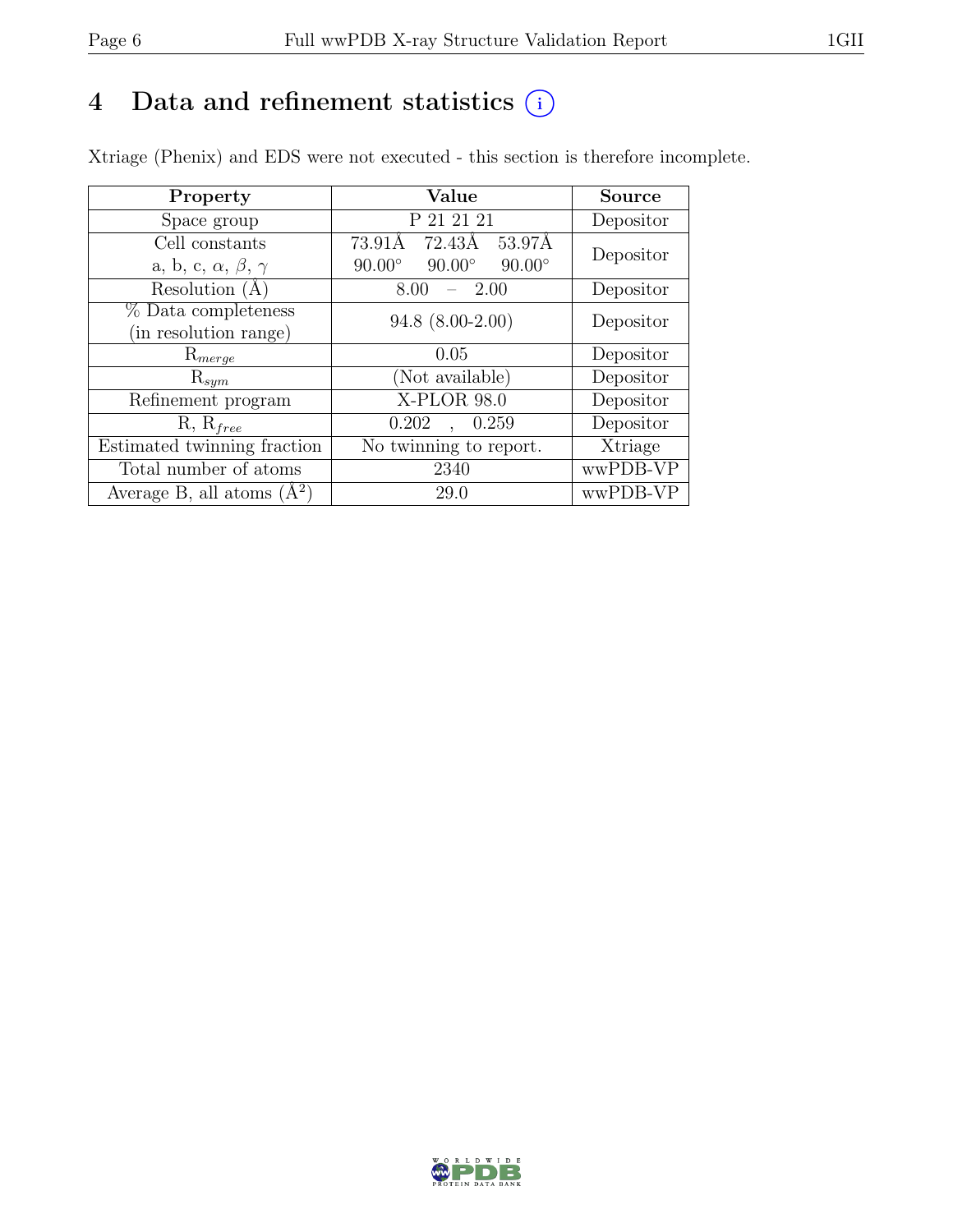# 5 Model quality  $(i)$

## 5.1 Standard geometry  $(i)$

Bond lengths and bond angles in the following residue types are not validated in this section: 1PU

The Z score for a bond length (or angle) is the number of standard deviations the observed value is removed from the expected value. A bond length (or angle) with  $|Z| > 5$  is considered an outlier worth inspection. RMSZ is the root-mean-square of all Z scores of the bond lengths (or angles).

| $Mol$   Chain |      | Bond lengths                 | Bond angles |                    |  |
|---------------|------|------------------------------|-------------|--------------------|--|
|               |      | RMSZ $\mid \#Z \mid >5$ RMSZ |             | # $ Z  > 5$        |  |
|               | 0.72 | 0/2299                       | 0.86        | $5/3118$ $(0.2\%)$ |  |

There are no bond length outliers.

All (5) bond angle outliers are listed below:

| Mol | Chain | $\operatorname{Res}% \left( \mathcal{N}\right) \equiv\operatorname{Res}(\mathcal{N}_{0})\cap\mathcal{N}_{1}$ | Type       | Atoms        |         | Observed $(°)$ | Ideal(°) |
|-----|-------|--------------------------------------------------------------------------------------------------------------|------------|--------------|---------|----------------|----------|
|     |       | 289                                                                                                          | VAL        | $CB-CA-C$    | $-6.96$ | 98.17          | 111.40   |
|     |       | 289                                                                                                          | VAI        | $CG1-CB-CG2$ | 6.25    | 120.90         | 110.90   |
|     |       | 270                                                                                                          | ASP        | $CB-CG-OD1$  | 6.14    | 123.83         | 118.30   |
|     |       | 84                                                                                                           | <b>HIS</b> | $N-CA-C$     | 5.88    | 126.86         | 111.00   |
|     |       | 30                                                                                                           |            | $CG1-CB-CG2$ | 5.61    | 119.88         | 110.90   |

There are no chirality outliers.

There are no planarity outliers.

### 5.2 Too-close contacts  $(i)$

In the following table, the Non-H and H(model) columns list the number of non-hydrogen atoms and hydrogen atoms in the chain respectively. The H(added) column lists the number of hydrogen atoms added and optimized by MolProbity. The Clashes column lists the number of clashes within the asymmetric unit, whereas Symm-Clashes lists symmetry-related clashes.

| Mol |      |  | $\mid$ Chain $\mid$ Non-H $\mid$ H(model) $\mid$ H(added) $\mid$ Clashes $\mid$ Symm-Clashes |
|-----|------|--|----------------------------------------------------------------------------------------------|
|     | 2242 |  |                                                                                              |
|     |      |  |                                                                                              |
|     |      |  |                                                                                              |
|     | 2340 |  |                                                                                              |

The all-atom clashscore is defined as the number of clashes found per 1000 atoms (including

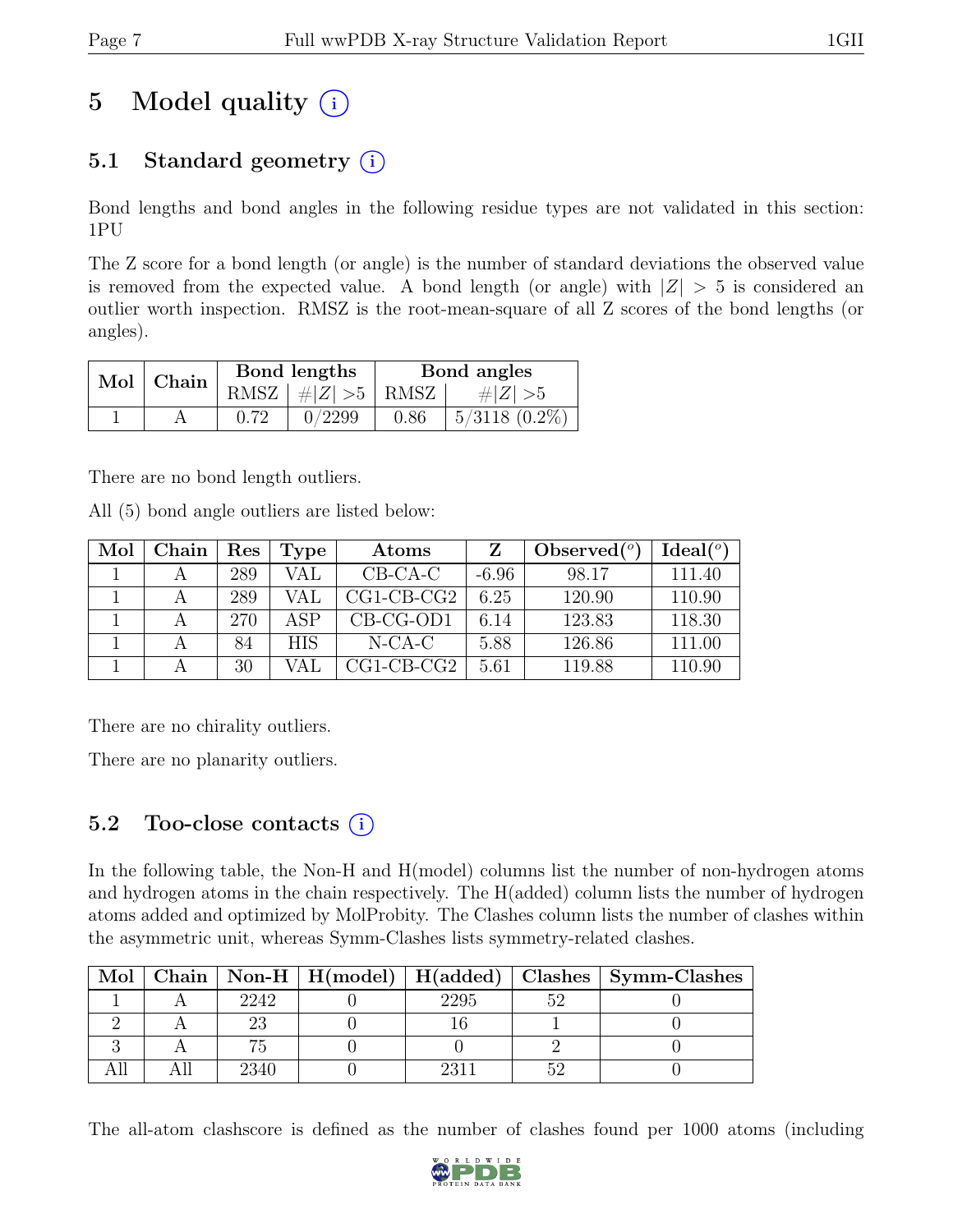hydrogen atoms). The all-atom clashscore for this structure is 11.

All (52) close contacts within the same asymmetric unit are listed below, sorted by their clash magnitude.

|                      | Atom-2             | Interatomic       | Clash         |  |
|----------------------|--------------------|-------------------|---------------|--|
| Atom-1               |                    | distance $(\AA)$  | overlap $(A)$ |  |
| 1:A:72:THR:HG23      | 1:A:73:GLU:HG2     | 1.52              | 0.90          |  |
| 1:A:125:HIS:HD2      | 1:A:127:ASP:H      | 1.21              | 0.88          |  |
| 1: A:1: MET:HG2      | 1:A:2:GLU:H        | 1.45              | 0.79          |  |
| 1: A:1: MET:SD       | 1:A:3:ASN:ND2      | 2.55              | 0.79          |  |
| 1:A:1:MET:HG2        | 1:A:2:GLU:N        | 2.03              | 0.74          |  |
| 1:A:60:HIS:HD2       | 1:A:62:ASN:H       | 1.37              | 0.73          |  |
| 1: A:15:TYR:HE2      | 1:A:149:ALA:HA     | 1.55              | 0.71          |  |
| 1:A:84:HIS:CD2       | 1:A:298:LEU:HD13   | 2.26              | 0.70          |  |
| 1:A:52:ILE:HD11      | 1:A:152:PHE:CZ     | $\overline{2.28}$ | 0.69          |  |
| 1:A:131:GLN:H        | 1:A:131:GLN:HE21   | 1.41              | 0.68          |  |
| 1:A:286:PHE:O        | 1:A:289:VAL:HG22   | 1.93              | 0.68          |  |
| 1:A:125:HIS:HE1      | 1:A:144:ALA:O      | 1.79              | 0.66          |  |
| 1: A:84: HIS: HD2    | 1:A:298:LEU:HD13   | 1.61              | 0.66          |  |
| 1: A:60: HIS:CD2     | 1:A:62:ASN:H       | 2.15              | 0.64          |  |
| 1:A:15:TYR:CE2       | 1:A:149:ALA:HA     | 2.34              | 0.63          |  |
| 1:A:25:LEU:HD12      | 1:A:26:THR:HG23    | 1.80              | 0.62          |  |
| 1: A: 131: GLN: H    | 1:A:131:GLN:NE2    | 1.97              | 0.62          |  |
| 1:A:297:ARG:CZ       | 1:A:297:ARG:HA     | 2.30              | 0.62          |  |
| $1:$ A:58:LEU:HD23   | 1: A:146: PHE: HE1 | 1.65              | 0.61          |  |
| 1: A: 137: THR: HG22 | 1:A:296:LEU:HD11   | 1.82              | 0.60          |  |
| 1:A:181:SER:HB2      | 3:A:649:HOH:O      | 2.02              | 0.59          |  |
| 1: A:84: HIS:CD2     | 1:A:298:LEU:HD22   | 2.41              | 0.56          |  |
| 1:A:170:ALA:O        | 1:A:174:LEU:HD23   | 2.06              | 0.56          |  |
| 1: A: 105: LYS: HG2  | 1:A:289:VAL:HG13   | 1.88              | 0.55          |  |
| 1: A:6: LYS: HE3     | 1:A:34:LYS:HE3     | 1.88              | 0.55          |  |
| 1:A:7:VAL:HG23       | 1: A:8: GLU: HG2   | 1.88              | 0.54          |  |
| 1:A:58:LEU:HD23      | 1:A:146:PHE:CE1    | 2.42              | 0.53          |  |
| 1:A:202:LEU:HD13     | 1:A:203:PHE:CE2    | 2.44              | 0.53          |  |
| 1: A:34:LYS:HE2      | 1: A:77:TYR:HE1    | 1.73              | 0.53          |  |
| 1: A:72:THR:CG2      | 1:A:73:GLU:HG2     | 2.33              | 0.53          |  |
| 1:A:23:ASN:OD1       | 1: A:25:LEU:HG     | 2.10              | 0.52          |  |
| 1: A:84: HIS: HD2    | 1:A:298:LEU:HD22   | 1.75              | 0.51          |  |
| 1: A:86: ASP:OD1     | 1:A:89:THR:HG23    | 2.10              | 0.51          |  |
| 1:A:169:ARG:HB2      | 1:A:174:LEU:HD21   | 1.93              | 0.51          |  |
| 1:A:63:ILE:HD11      | 1:A:118:CYS:SG     | $2.5\overline{1}$ | 0.51          |  |
| 1:A:169:ARG:CB       | 1:A:174:LEU:HD21   | 2.42              | 0.50          |  |
| 1:A:119:HIS:HD2      | 3:A:602:HOH:O      | 1.93              | 0.49          |  |
| 1:A:145:ASP:OD1      | 2:A:501:1PU:O13    | 2.31              | 0.49          |  |

Continued on next page...

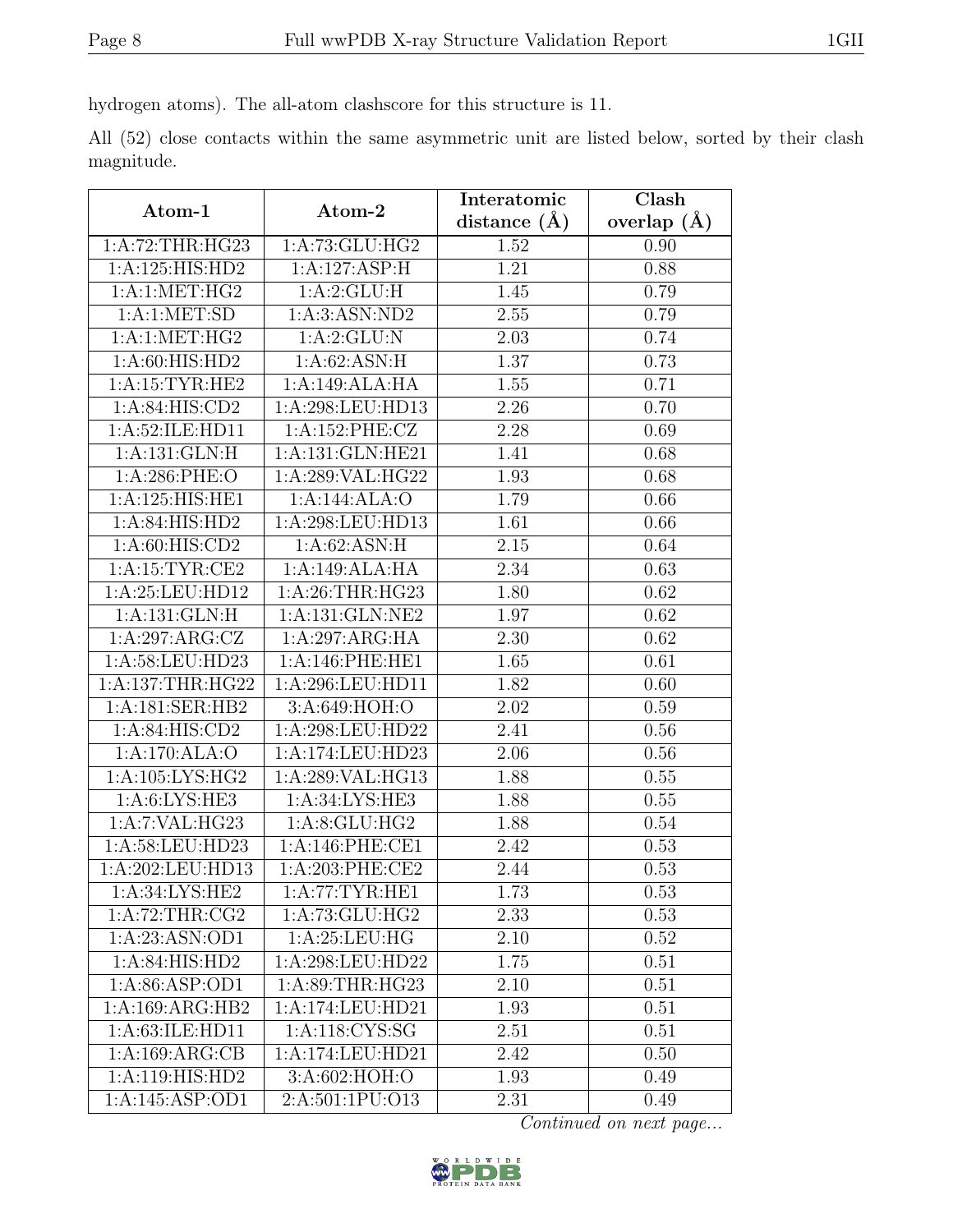| $\rm{Atom-1}$      | Atom-2              | Interatomic<br>distance $(A)$ | Clash<br>overlap $(\AA)$ |
|--------------------|---------------------|-------------------------------|--------------------------|
| 1:A:34:LYS:HE2     | 1: A:77: TYR: CE1   | 2.47                          | 0.48                     |
| 1: A:119: HIS: HE1 | 1:A:185:ASP:OD2     | 1.97                          | 0.48                     |
| 1:A:44:VAL:HG11    | 1:A:49:ILE:HD11     | 1.97                          | 0.46                     |
| 1:A:125:HIS:HD2    | 1:A:127:ASP:N       | 2.02                          | 0.46                     |
| 1: A:34: LYS: HG2  | 1:A:77:TYR:CD1      | 2.52                          | 0.45                     |
| 1:A:125:HIS:CD2    | 1:A:127:ASP:H       | 2.14                          | 0.45                     |
| 1:A:110:GLN:HA     | 1: A:113: GLN: HE21 | 1.82                          | 0.44                     |
| 1: A:58:LEU:CD2    | 1:A:146:PHE:HE1     | 2.31                          | 0.44                     |
| 1: A:58:LEU:HG     | 1:A:117:PHE:CE2     | 2.53                          | 0.44                     |
| 1:A:167:TRP:CD1    | 1:A:204:PRO:HA      | 2.52                          | 0.43                     |
| 1:A:297:ARG:HA     | 1:A:297:ARG:NE      | 2.33                          | 0.43                     |
| 1: A:58:LEU:HG     | 1:A:117:PHE:HE2     | 1.83                          | 0.42                     |
| 1:A:124:LEU:HD22   | 1: A: 182: THR: HA  | 2.03                          | 0.40                     |
| 1: A:6: LYS:H      | 1: A:6: LYS: HG2    | 1.69                          | 0.40                     |

Continued from previous page...

There are no symmetry-related clashes.

### 5.3 Torsion angles  $(i)$

#### 5.3.1 Protein backbone  $(i)$

In the following table, the Percentiles column shows the percent Ramachandran outliers of the chain as a percentile score with respect to all X-ray entries followed by that with respect to entries of similar resolution.

The Analysed column shows the number of residues for which the backbone conformation was analysed, and the total number of residues.

| $\mid$ Mol $\mid$ Chain $\mid$ | Analysed Favoured   Allowed   Outliers   Percentiles |  |                 |  |
|--------------------------------|------------------------------------------------------|--|-----------------|--|
|                                | $273/298$ (92\%)   265 (97\%)   8 (3\%)              |  | $\vert$ 100 100 |  |

There are no Ramachandran outliers to report.

#### 5.3.2 Protein sidechains  $(i)$

In the following table, the Percentiles column shows the percent sidechain outliers of the chain as a percentile score with respect to all X-ray entries followed by that with respect to entries of similar resolution.

The Analysed column shows the number of residues for which the sidechain conformation was analysed, and the total number of residues.

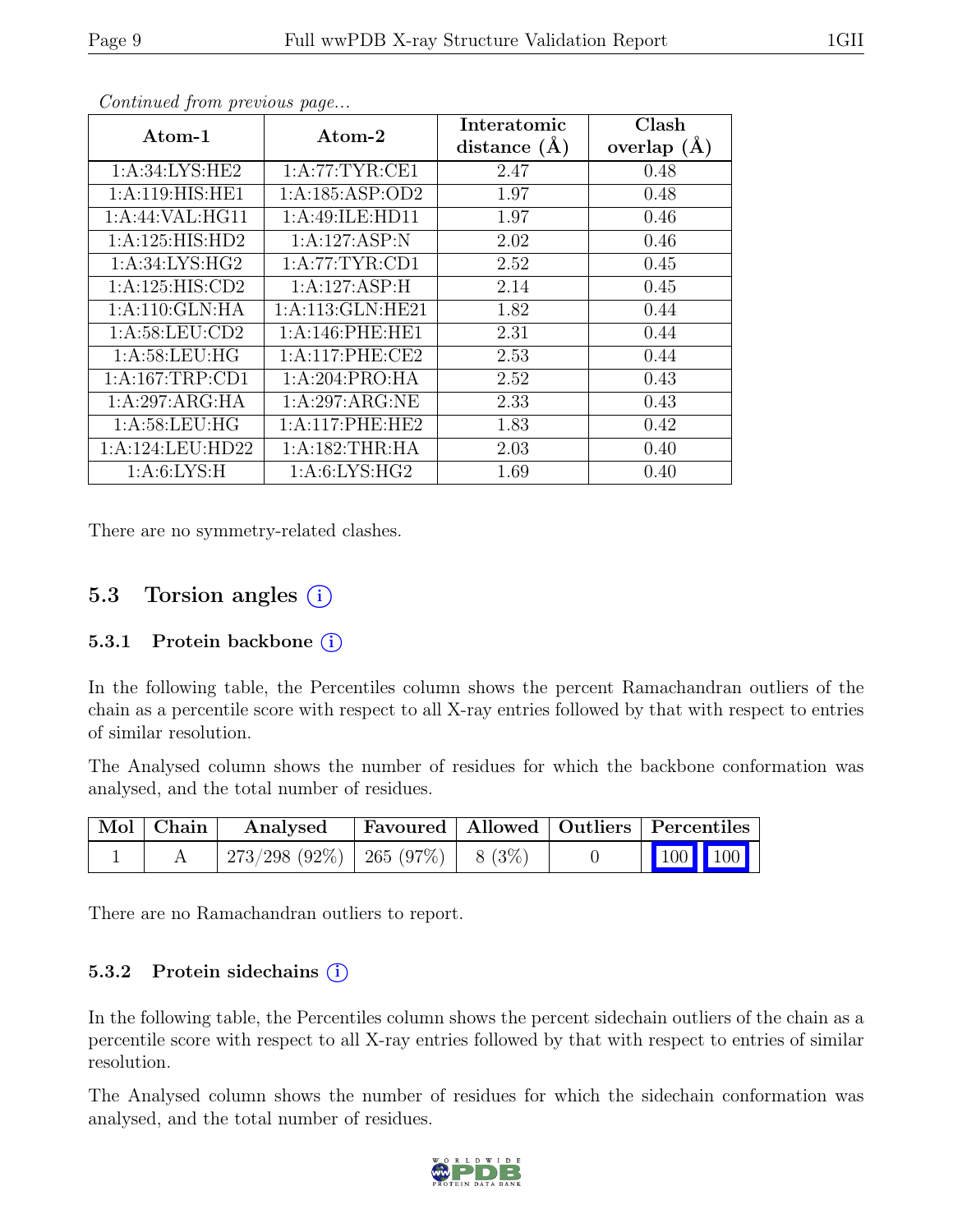| $\vert$ Mol $\vert$ Chain $\vert$ | Analysed                                  |  | Rotameric   Outliers   Percentiles |  |  |
|-----------------------------------|-------------------------------------------|--|------------------------------------|--|--|
|                                   | $246/263$ (94\%)   218 (89\%)   28 (11\%) |  | $\boxed{5}$ $\boxed{3}$            |  |  |

All (28) residues with a non-rotameric sidechain are listed below:

| $\overline{\text{Mol}}$ | Chain                                                                                                                                                                                                                                           | Res              | Type                      |
|-------------------------|-------------------------------------------------------------------------------------------------------------------------------------------------------------------------------------------------------------------------------------------------|------------------|---------------------------|
| $\overline{1}$          | $\overline{A}$                                                                                                                                                                                                                                  | $\overline{6}$   | <b>LYS</b>                |
| $\mathbf{1}$            |                                                                                                                                                                                                                                                 | $\overline{30}$  | <b>VAL</b>                |
| $\overline{1}$          | $\frac{\overline{A}}{\overline{A}}$                                                                                                                                                                                                             | $\overline{32}$  | LEU                       |
| $\mathbf{1}$            |                                                                                                                                                                                                                                                 | $50\,$           | $\rm{ARG}$                |
| $\overline{1}$          |                                                                                                                                                                                                                                                 | $\overline{67}$  | LEU                       |
| $\overline{1}$          |                                                                                                                                                                                                                                                 | $\overline{68}$  | $\overline{\text{ASP}}$   |
| $\overline{1}$          | $\frac{\overline{A}}{\overline{A}} \frac{\overline{A}}{\overline{A}} \frac{\overline{A}}{\overline{A}} \frac{\overline{A}}{\overline{A}} \frac{\overline{A}}{\overline{A}} \frac{\overline{A}}{\overline{A}} \frac{\overline{A}}{\overline{A}}$ | $\overline{72}$  | <b>THR</b>                |
| $\overline{1}$          |                                                                                                                                                                                                                                                 | $\overline{73}$  | $\overline{\text{GLU}}$   |
| $\overline{1}$          |                                                                                                                                                                                                                                                 | $\overline{76}$  | LEU                       |
| $\overline{1}$          |                                                                                                                                                                                                                                                 | $\overline{84}$  | $\overline{\mathrm{HIS}}$ |
| $\overline{1}$          |                                                                                                                                                                                                                                                 | $\overline{111}$ | LEU                       |
| $\overline{1}$          |                                                                                                                                                                                                                                                 | $\overline{115}$ | LEU                       |
| $\overline{1}$          |                                                                                                                                                                                                                                                 | 122              | $\overline{\rm{ARG}}$     |
| $\overline{1}$          |                                                                                                                                                                                                                                                 | 126              | $\overline{\text{ARG}}$   |
| $\overline{1}$          |                                                                                                                                                                                                                                                 | $\overline{131}$ | $\overline{\text{GLN}}$   |
| $\overline{1}$          |                                                                                                                                                                                                                                                 | 133              | LEU                       |
| $\mathbf 1$             |                                                                                                                                                                                                                                                 | $\overline{138}$ | $\overline{\text{GLU}}$   |
| $\overline{1}$          |                                                                                                                                                                                                                                                 | 164              | $\overline{\text{VAL}}$   |
| $\overline{1}$          |                                                                                                                                                                                                                                                 | 166              | LEU                       |
| $\overline{1}$          |                                                                                                                                                                                                                                                 | 200              | $\overline{\text{ARG}}$   |
| $\overline{1}$          |                                                                                                                                                                                                                                                 | 202              | LEU                       |
| $\overline{1}$          |                                                                                                                                                                                                                                                 | 212              | LEU                       |
| $\overline{1}$          | $\frac{\overline{A}}{\overline{A}}$ $\frac{\overline{A}}{\overline{A}}$ $\frac{\overline{A}}{\overline{A}}$ $\frac{\overline{A}}{\overline{A}}$                                                                                                 | 219              | LEU                       |
| $\mathbf{1}$            |                                                                                                                                                                                                                                                 | 254              | $\overline{\text{PRO}}$   |
| $\overline{1}$          | $\frac{A}{A}$                                                                                                                                                                                                                                   | 267              | LEU                       |
| $\overline{1}$          |                                                                                                                                                                                                                                                 | 289              | VAL                       |
| $\overline{1}$          | $\overline{A}$                                                                                                                                                                                                                                  | $\overline{295}$ | <b>HIS</b>                |
| $\overline{1}$          | $\overline{\rm A}$                                                                                                                                                                                                                              | 297              | <b>ARG</b>                |

Sometimes sidechains can be flipped to improve hydrogen bonding and reduce clashes. All (7) such sidechains are listed below:

| Mol | Chain | Res | Type       |
|-----|-------|-----|------------|
|     |       | 60  | <b>HIS</b> |
|     |       | 84  | <b>HIS</b> |
|     |       | 113 | <b>GLN</b> |
|     |       | 119 | <b>HIS</b> |
|     |       | 125 | <b>HIS</b> |

Continued on next page...

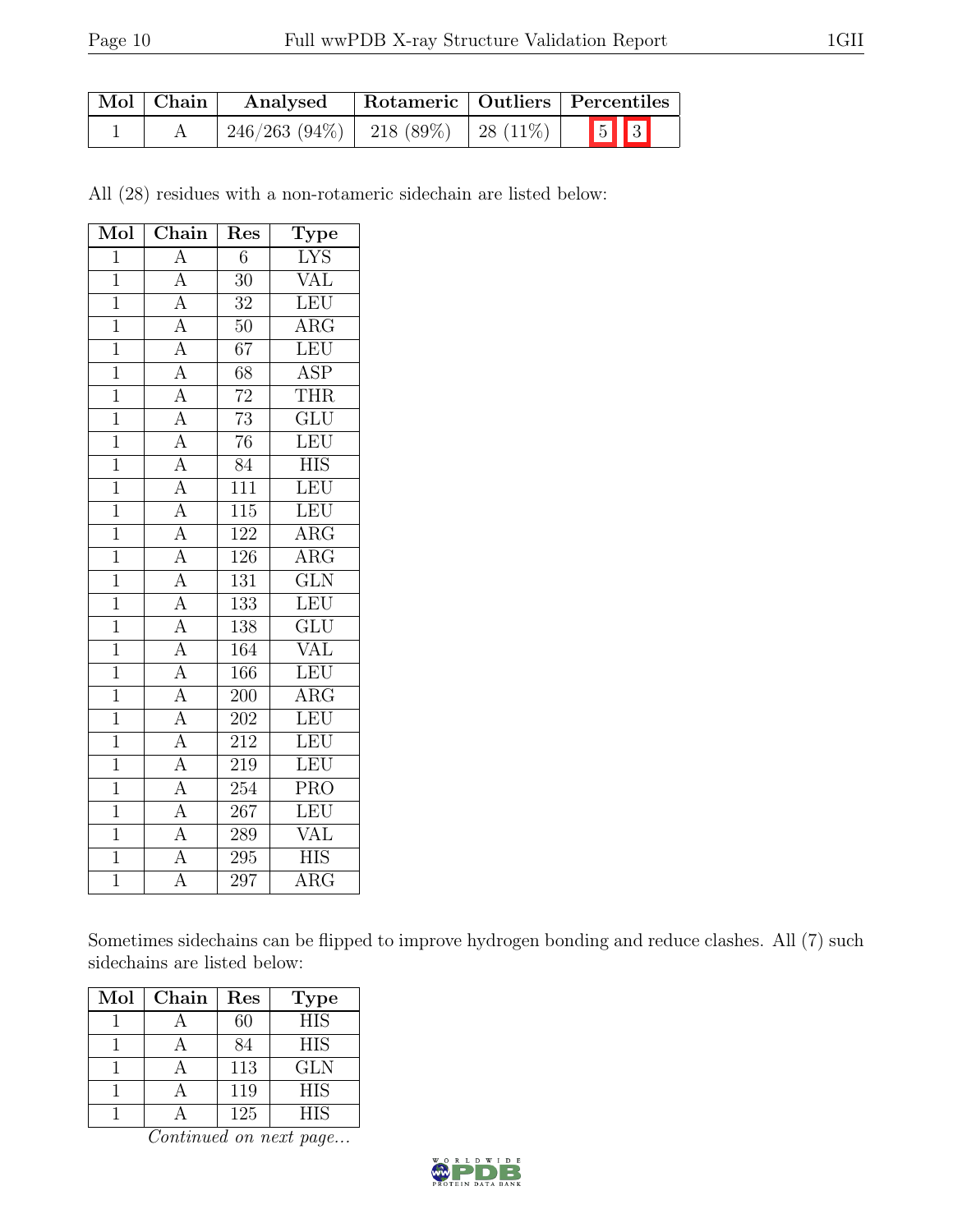Continued from previous page...

| Mol | ${\rm Chain}$ | Res | Type  |
|-----|---------------|-----|-------|
|     |               | 131 | ، 11. |
|     |               |     |       |

#### 5.3.3 RNA  $(i)$

There are no RNA molecules in this entry.

### 5.4 Non-standard residues in protein, DNA, RNA chains (i)

There are no non-standard protein/DNA/RNA residues in this entry.

### 5.5 Carbohydrates (i)

There are no monosaccharides in this entry.

### 5.6 Ligand geometry  $(i)$

1 ligand is modelled in this entry.

In the following table, the Counts columns list the number of bonds (or angles) for which Mogul statistics could be retrieved, the number of bonds (or angles) that are observed in the model and the number of bonds (or angles) that are defined in the Chemical Component Dictionary. The Link column lists molecule types, if any, to which the group is linked. The Z score for a bond length (or angle) is the number of standard deviations the observed value is removed from the expected value. A bond length (or angle) with  $|Z| > 2$  is considered an outlier worth inspection. RMSZ is the root-mean-square of all Z scores of the bond lengths (or angles).

| Mol |     | Type   Chain | $^{\shortmid}$ Res | Link |          | Bond lengths |                       |         | Bond angles |                 |
|-----|-----|--------------|--------------------|------|----------|--------------|-----------------------|---------|-------------|-----------------|
|     |     |              |                    |      | Counts   |              | $ RMSZ  \#  Z  > 2  $ | Counts  |             | RMSZ $ #Z  > 2$ |
|     | 1PI |              | 501                |      | 25,26,26 | 1.22         | 3(12%)                | 1,37,37 | 1.57        | $(22\%)$        |

In the following table, the Chirals column lists the number of chiral outliers, the number of chiral centers analysed, the number of these observed in the model and the number defined in the Chemical Component Dictionary. Similar counts are reported in the Torsion and Rings columns. '-' means no outliers of that kind were identified.

|     |  |                               | Mol   Type   Chain   Res   Link   Chirals   Torsions   Rings |  |
|-----|--|-------------------------------|--------------------------------------------------------------|--|
| 1PU |  | $\sim$ $\frac{1}{501}$ $\sim$ | $\mid 0/8/30/30 \mid 0/4/4/4 \mid$                           |  |

All (3) bond length outliers are listed below:

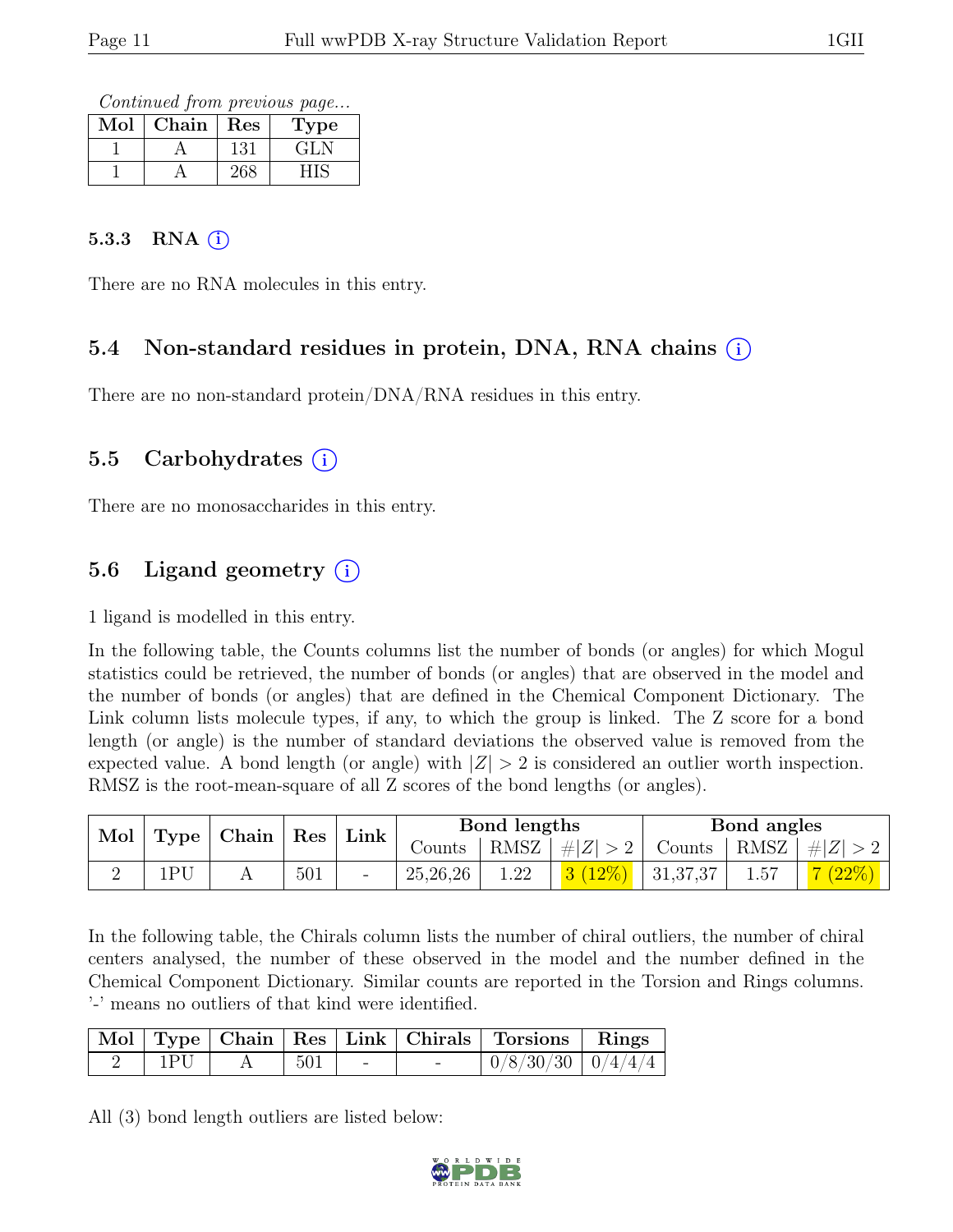| Mol |     |         | $\vert$ Chain $\vert$ Res $\vert$ Type $\vert$ Atoms $\vert$ Z $\vert$ |         | $\vert$ Observed( $\AA$ ) $\vert$ Ideal( $\AA$ ) |       |
|-----|-----|---------|------------------------------------------------------------------------|---------|--------------------------------------------------|-------|
|     | 501 | 1PII    | $C15-N10$ -2.80                                                        |         | 1.31                                             | l .37 |
|     | 501 | 1 P I I | $C15-N16$                                                              | $-2.35$ | 1.32                                             | 1.37  |
|     | 501 | 1 P U   | $C3-C1$                                                                | 2.30    |                                                  | .39   |

All (7) bond angle outliers are listed below:

| Mol                         | Chain | Res | <b>Type</b> | Atoms                                             | Z       | Observed $(°)$ | Ideal <sup>(o)</sup> |
|-----------------------------|-------|-----|-------------|---------------------------------------------------|---------|----------------|----------------------|
| $\overline{2}$              | A     | 501 | 1PU         | $C22-N20-C18$                                     | 3.65    | 122.40         | 117.22               |
| $\overline{2}$              | A     | 501 | 1PI         | O13-C7-N5                                         | 3.54    | 127.90         | 125.24               |
| $\mathcal{D}_{\mathcal{L}}$ | А     | 501 | 1PI         | $C11-N5-C2$                                       | 3.04    | 115.36         | 111.83               |
| $\mathcal{D}$               | А     | 501 | 1PI         | N <sub>16</sub> -C <sub>15</sub> -N <sub>10</sub> | 2.61    | 117.05         | 112.49               |
| $\overline{2}$              | А     | 501 | 1PI         | C4-N10-C15                                        | 2.60    | 131.15         | 125.39               |
| $\overline{2}$              | A     | 501 | 1PI         | $C6-C2-N5$                                        | $-2.16$ | 99.47          | 101.94               |
| $\overline{2}$              | А     | 501 | 1PU         | O17-C15-N10                                       | $-2.12$ | 120.03         | 123.62               |

There are no chirality outliers.

There are no torsion outliers.

There are no ring outliers.

1 monomer is involved in 1 short contact:

|  |             | Mol   Chain   Res   Type   Clashes   Symm-Clashes |
|--|-------------|---------------------------------------------------|
|  | $501$   1PU |                                                   |

The following is a two-dimensional graphical depiction of Mogul quality analysis of bond lengths, bond angles, torsion angles, and ring geometry for all instances of the Ligand of Interest. In addition, ligands with molecular weight > 250 and outliers as shown on the validation Tables will also be included. For torsion angles, if less then 5% of the Mogul distribution of torsion angles is within 10 degrees of the torsion angle in question, then that torsion angle is considered an outlier. Any bond that is central to one or more torsion angles identified as an outlier by Mogul will be highlighted in the graph. For rings, the root-mean-square deviation (RMSD) between the ring in question and similar rings identified by Mogul is calculated over all ring torsion angles. If the average RMSD is greater than 60 degrees and the minimal RMSD between the ring in question and any Mogul-identified rings is also greater than 60 degrees, then that ring is considered an outlier. The outliers are highlighted in purple. The color gray indicates Mogul did not find sufficient equivalents in the CSD to analyse the geometry.

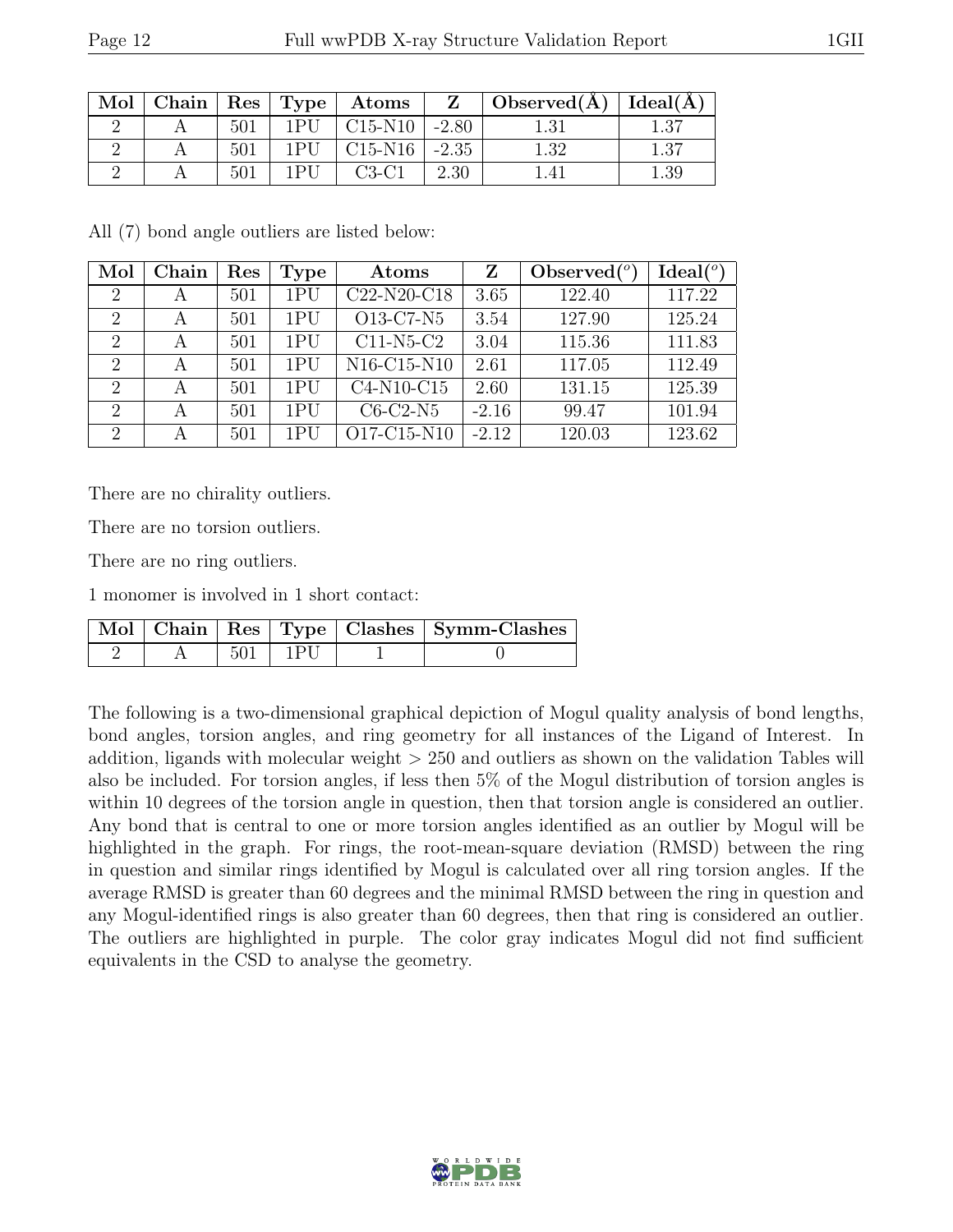

## 5.7 Other polymers (i)

There are no such residues in this entry.

## 5.8 Polymer linkage issues (i)

There are no chain breaks in this entry.